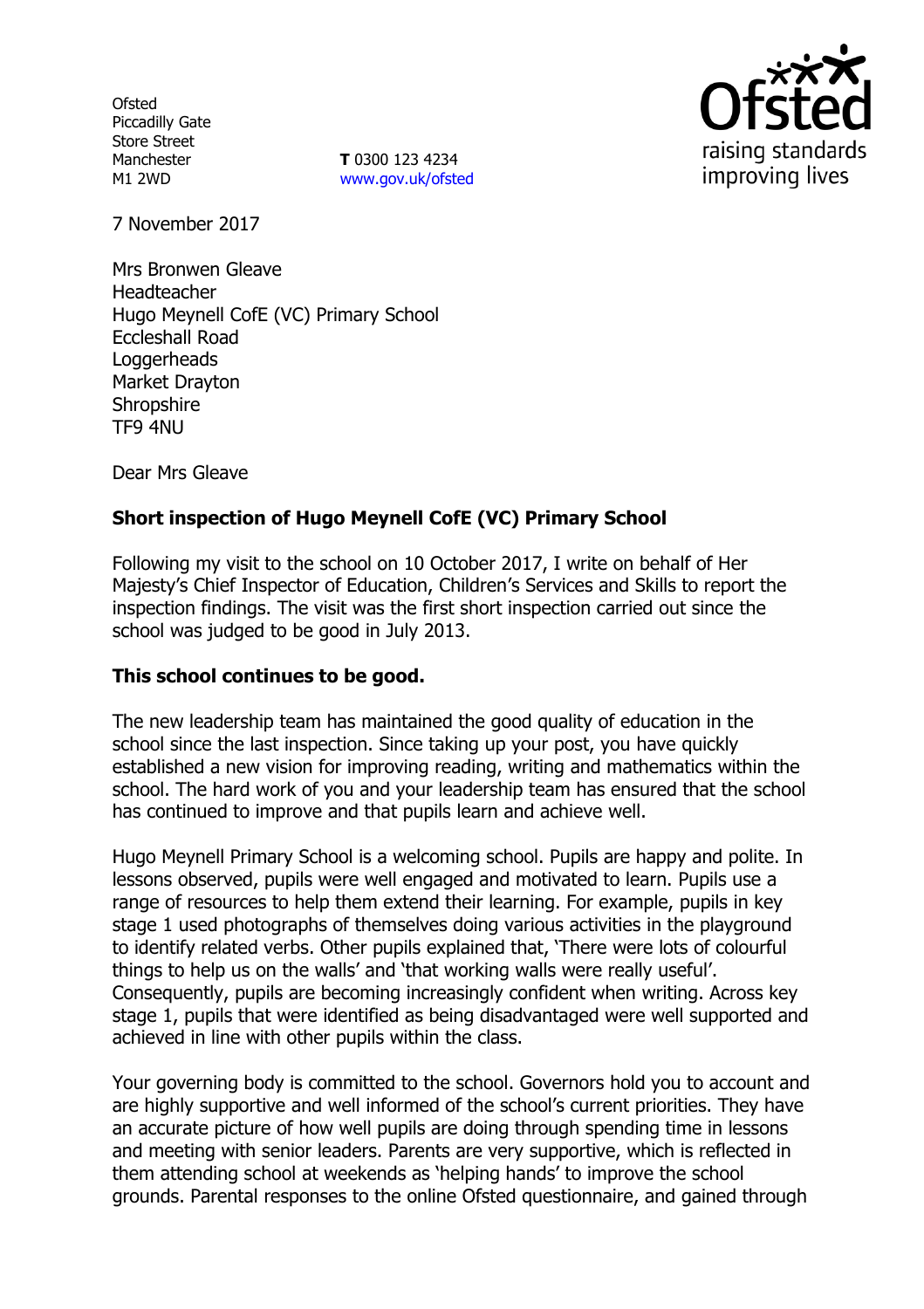

informal conversations with parents after school, were almost universally positive. As one parent said: 'I like the enthusiasm of the teachers; it rubs off on the children. Teachers know the families and parents well, which means the school has a great community'.

Since the previous inspection, you have focused on ensuring that the quality of teaching is at least good throughout the school. Evidence from your own monitoring, work in pupils' books and assessment information confirm that this is the case, particularly in writing. It is clear that children get off to a good start in the early years. At this early stage in the academic year, children were settled and enjoying the very stimulating environment in both the Nursery and Reception classes. This momentum continues into key stage 1, where outcomes for pupils in reading, writing, mathematics and phonics continue to be at least above expectations.

All staff who responded to Ofsted's online staff questionnaire are proud to be part of Hugo Meynell and feel that the school is well led and managed. Staff share your vision and there is a strong sense of the staff team working together to achieve the best for pupils.

# **Safeguarding is effective.**

Staff undertake frequent training so they understand their roles and responsibilities. Record-keeping is effective. The school has forged good relationships with external agencies to help children and their families access the help they need. Pupils are confident that they have a trusted adult with whom they can share any worries. Parents, pupils and staff agree that pupils are well cared for and safe.

Pupils say that poor behaviour is rare but, when it does happen, staff deal with it quickly and fairly. Pupils feel well cared for by staff in school. They are taught about potential risks and how to stay safe in different situations. These include how to use the internet safely and dangers from strangers.

You and other leaders have ensured that all safeguarding records are detailed and of high quality. The school completes all relevant checks on staff, supply teachers, governors and regular visitors to the school to make sure that they are suitable people to work with children.

### **Inspection findings**

- During this inspection, I looked closely at specific aspects of the school's provision including pupils' attendance levels. In particular, we focused on the attendance of disadvantaged pupils and those who were persistently absent. Leaders have worked with pupils and parents to promote the benefits of regular attendance. Consequently, attendance rates have improved over the past year and are above average for all groups of pupils.
- Children in the early years get a great start to their education because the area is led very effectively. Teachers in both Nursery and Reception work closely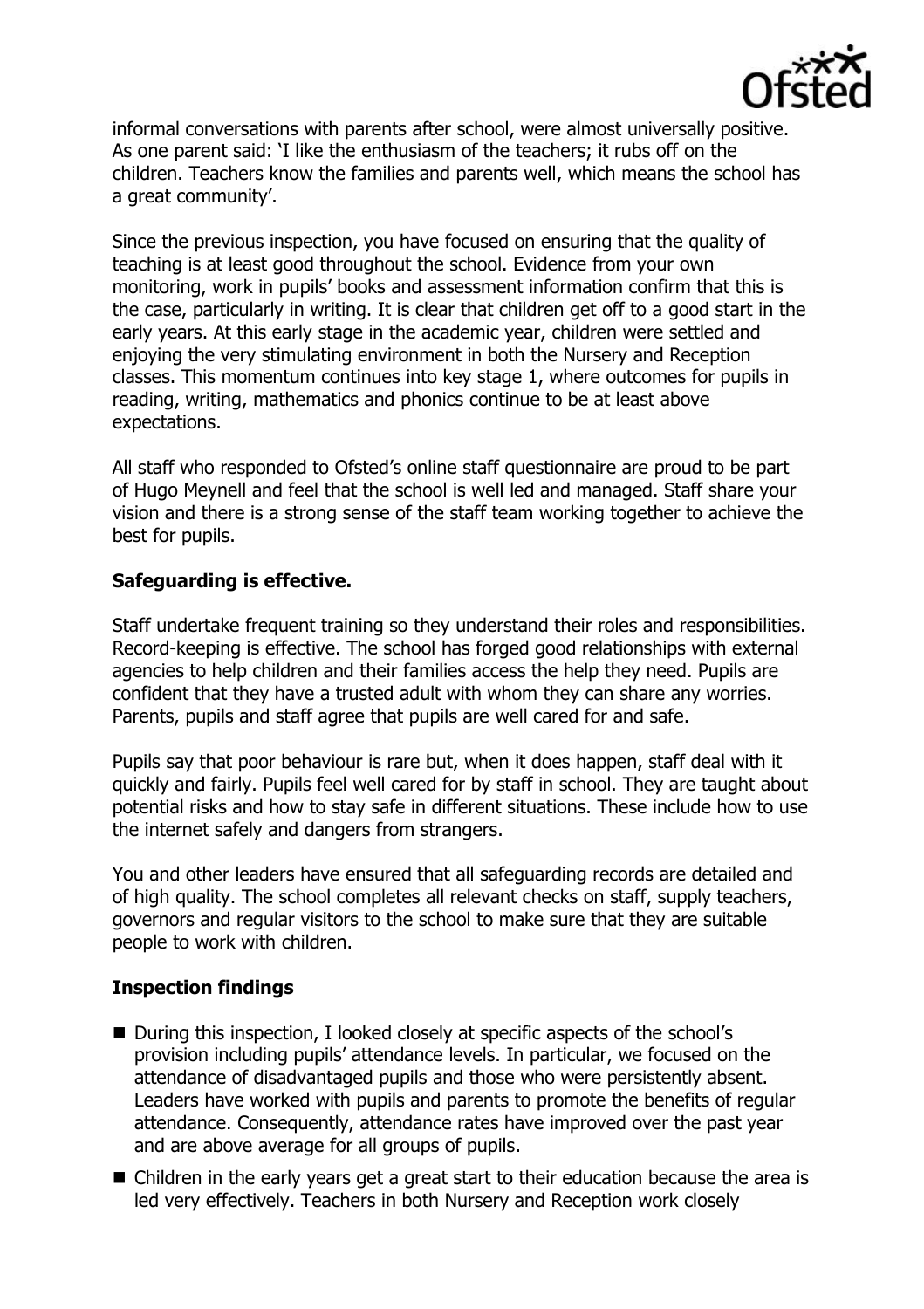

together to ensure that they and their respective teams adapt the curriculum to suit the needs of individuals and groups of children. The proportion of children who attained a good level of development at the end of their time in Reception has remained above the national average.

- **Pupils'** achievement in key stage 1 continues to be above the national average in reading, writing and mathematics. The results in 2016 and in 2017 are equally positive in all areas, including phonics.
- The number of pupils who are disadvantaged is small and varies from year to year. We focused on how well disadvantaged pupils achieve and how much progress they make from their starting points. You have made the progress of all disadvantaged pupils a priority and the impact of this is clear in the progress they making currently in school. While outcomes for the small groups of disadvantaged pupils at the end of key stage 2 are below national averages, your ambition is for disadvantaged pupils to be achieving at least as well as their peers across the school. This is a key area for development this year and you have strategic plans and actions in place to achieve this.
- There are a small number of pupils who have special educational needs and/or disabilities, and I examined how well these children are provided for on an individual basis. The support you offer these pupils is having a positive impact on their progress. You have ensured that your teaching assistants are well trained. Whether working in class alongside a teacher, one-to-one, or with a small group, they have the skills to meet the needs of a range of pupils effectively. Consequently, pupils who have special educational needs and/or disabilities do well from their various starting points.
- During the inspection I examined the provision for, and improvement in, pupils' writing across the curriculum. Together, we observed literacy provision throughout the school and learning in all classes. It was clear that teachers offer many opportunities for children and pupils to write and practise their phonics skills. For so early in the term, sensible guesses of common and tricky words and some degree of accuracy were evident.
- The books we looked at across the school showed writing to be developing well. Teachers plan many opportunities for pupils to write across the curriculum. Good progress is evident in pupils' books and it is mostly the same for all groups of pupils. Teachers across the school model writing well and provide strong criteria and structures to support pupils. This ensures that they think about what they are writing and how to make it exciting.
- Leaders have introduced a new approach to the curriculum. Pupils enjoy the range of trips and visitors to their school and use these experiences to gather first-hand information about their topics. Some of the activities planned for the wider curriculum lack a clear measurable focus. As a result, pupils' foundation subject skills are not always developed as well as they could be. Leaders are aware that lessons would benefit from being more closely linked to skills development in some subjects and already have plans in place to address this.